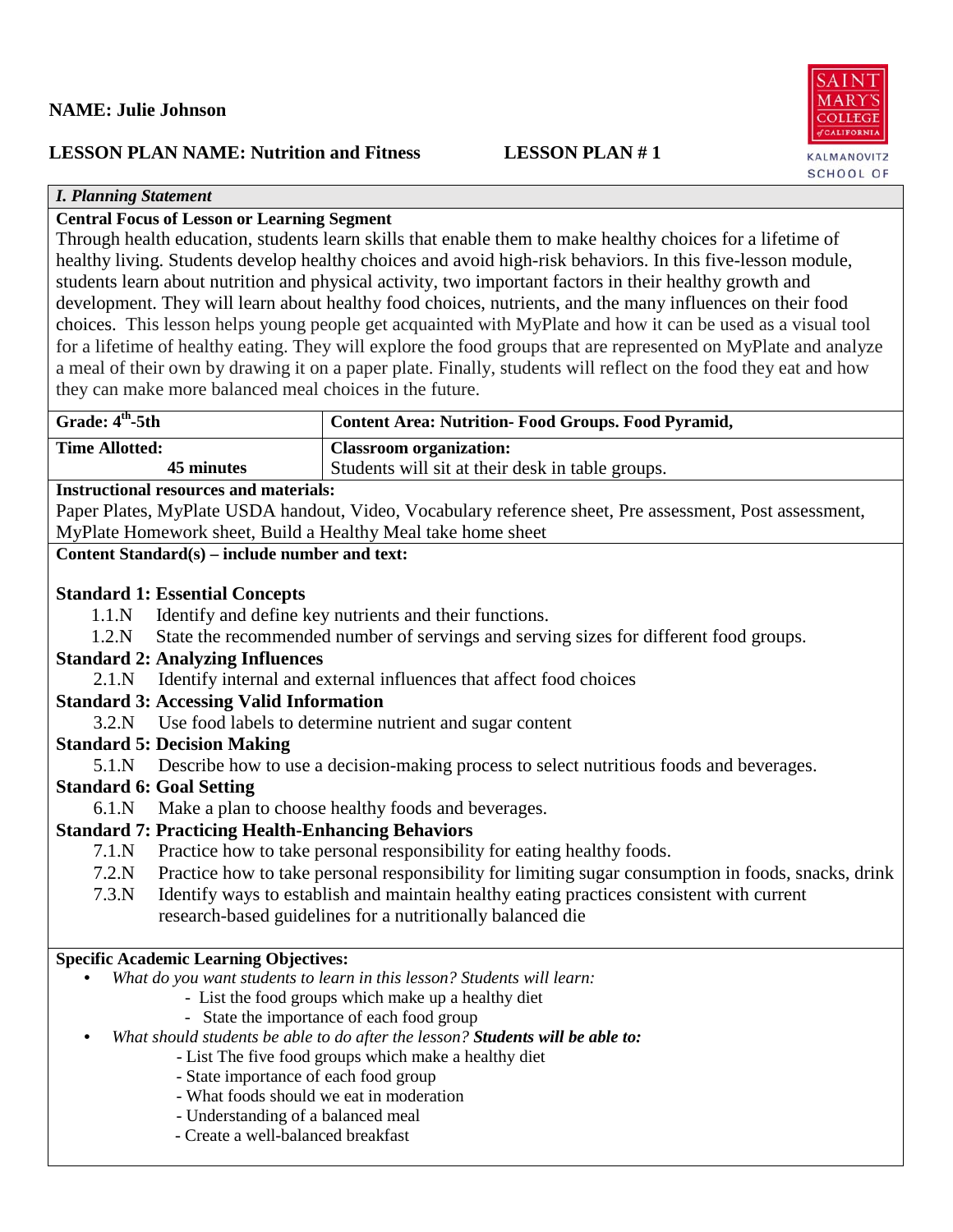#### **Prerequisites:**

- *What prior academic learning and prerequisite skills do students need for this lesson*? Listening skills, writing skills, and drawing skills.
- *How will you determine whether students have these?* These are my students and I will have taught for a number of months before the beginning of this unit. When children have a good deal of experience and begin to form some ideas, they need to step back from their hands-on investigative work, review and reflect on what they have done, and bring together data/ideas and formulate patterns and relationships
- *How will you connect to students' assets, including everyday experiences, cultural and language backgrounds and practices, and interests?*

Developing an in-depth understanding of each learner can be accomplished by developing student learning profiles to capture five important dimensions of learning identity: biological traits, cultural and societal factors, emotional and social influences, academic performance, and learning preferences. Work to make each lesson meaningful to all students. Adopt a student-centered approach to instruction increase opportunities for student engagement, which then helps everyone more successfully achieve the course's learning objectives

#### **(If Applicable) Key ELD Standard(s):**

# **Academic Language:**

### **Academic language demands:**

• *What academic language is used in the lesson? (language functions, vocabulary/symbols, syntax and discourse)* Listening along with student being able to evaluate, describe, and identify the information they will be learning. Another key language demand will be speaking out loud to a partner, table group, or entire class. Students will define vocabulary words and connect to the instructions. Students will need to describe what nutrition is and how they can make good nutritional choices.

Vocabulary to be used: Balanced Diet, Dairy, Food Groups, Fruits, Grains, Protein, Vegetables, Vitamins, MyPlate

#### **Academic language supports:**

• *Identify the specific strategies/tasks/language supports used before and during the lesson to help all students meet the language demands.* 

This lesson unit involves careful listening skills. The sequence of instruction will be broken down as to not introduce too much new material at one time. To support the uses of vocabulary- a definitions sheet as well as descriptive picture sheets will be handed out for students to refer to.

- Provide a brief overview of the content material being presented
- Make available scaffolding and extension options to build on previous learning
- Provide students with the definitions and model sentences for all vocabulary words
- Stop and summarize Identify important concepts
- Maintain eye contact to engage in active listening

#### **Accommodations (to ensure all students have access to the curriculum):**

- *Describe your instructional strategies and planned supports for:*
	- *individual and/or groups of students who are learning English*
		- -Direct/indirect modeling of English language structures and conventions with corrective feedback -Decoding simple reading passages
		- -Daily language lessons in writing, spelling, and grammar that are connected to the related readings of the content curriculum, not taught as isolated and unrelated skills
	- *individual and/or groups of students who have special needs*
		- -Summarizing, paraphrasing, and notes will be provided for those students who struggle with reading comprehension and written expression, or those who are guaranteed those accommodations per I.E.P.s or 504 plans.

-Proficiency of a specific skill/concept will be appropriate alternative assessments for those students whose multiple intelligences have large weaknesses in reading comprehension and written expression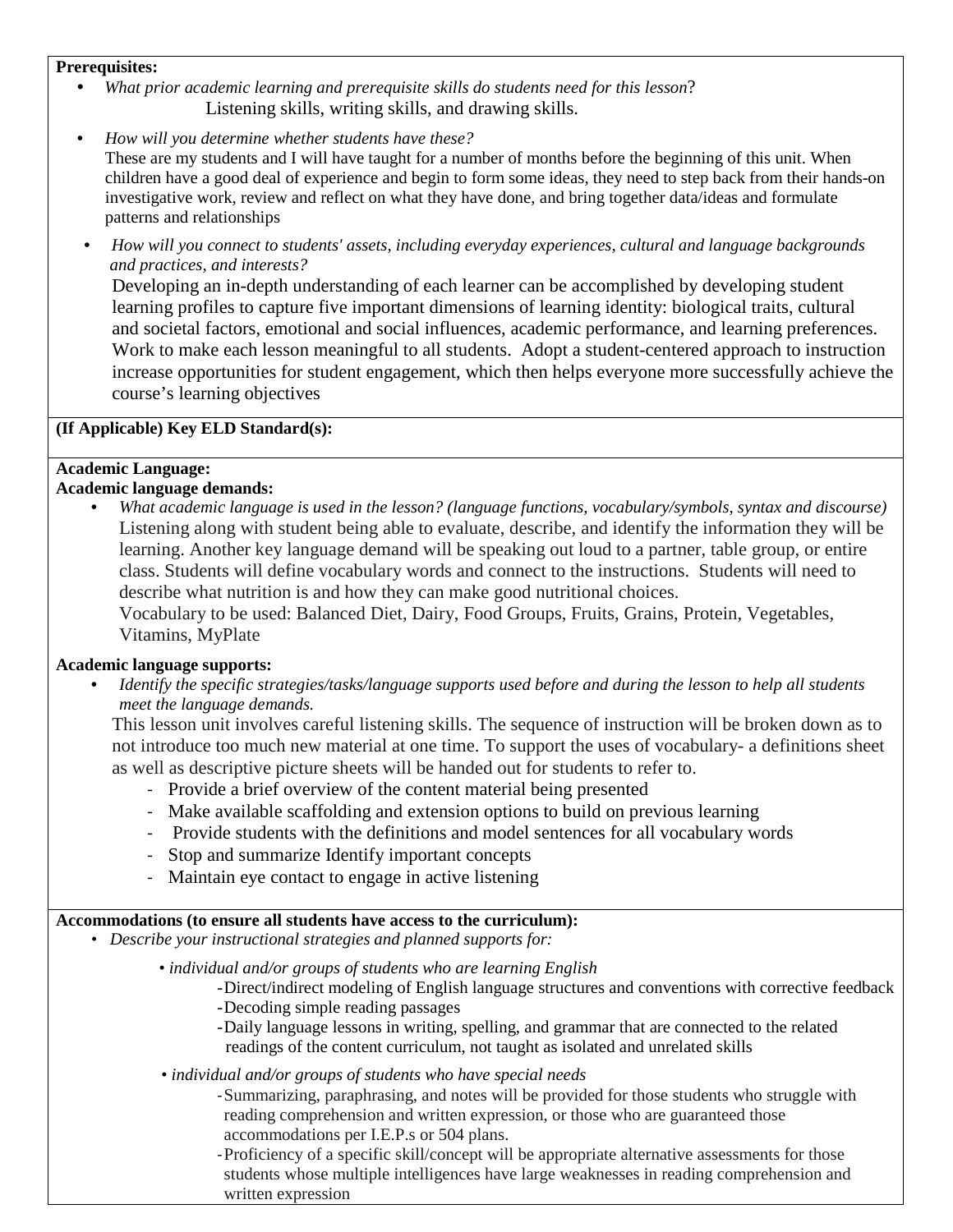# **Assessment:**

| $\bullet$         | Describe your planned formal and informal assessments.<br>- Informal assessment will be done as lesson begins. Following the introduction of what we will be<br>learning, the teacher will pass out the short pre-assessment to get a baseline of where the<br>students' knowledge is at on the subject matter. This sheet will be matching and multiple choice as to<br>give students a chance to try and use what knowledge they have about nutrition to make a connection to<br>a definition<br>How will your assessment(s) provide evidence of student learning?<br>On Going INFORMAL ASSESSENT will take place with the list of questions teacher asks while<br>activity is going on<br>There will be no formal assessment given for this lesson.<br>Describe any adaptations of your assessments for:<br>· individual and/or groups of students who are learning English?<br>-Giving students an amount of "wait time" to interpret information or to process questions related<br>to content is encouraged before demanding a response.<br>• individual and/or groups of students who have special needs?<br>-Extended time to complete assessments will be provided for those students who need that time, |
|-------------------|--------------------------------------------------------------------------------------------------------------------------------------------------------------------------------------------------------------------------------------------------------------------------------------------------------------------------------------------------------------------------------------------------------------------------------------------------------------------------------------------------------------------------------------------------------------------------------------------------------------------------------------------------------------------------------------------------------------------------------------------------------------------------------------------------------------------------------------------------------------------------------------------------------------------------------------------------------------------------------------------------------------------------------------------------------------------------------------------------------------------------------------------------------------------------------------------------------------------|
|                   | or who are guaranteed that time per I.E.P.s or 504 plans.                                                                                                                                                                                                                                                                                                                                                                                                                                                                                                                                                                                                                                                                                                                                                                                                                                                                                                                                                                                                                                                                                                                                                          |
|                   | <b>II. Instructional Sequence</b>                                                                                                                                                                                                                                                                                                                                                                                                                                                                                                                                                                                                                                                                                                                                                                                                                                                                                                                                                                                                                                                                                                                                                                                  |
| <b>Time</b><br>15 | Set or introduction:<br>How will you begin the lesson? How will you present a problem or question, engage and motivate<br>learners, connect to prior experience, activate prior knowledge and/or share learning outcomes?                                                                                                                                                                                                                                                                                                                                                                                                                                                                                                                                                                                                                                                                                                                                                                                                                                                                                                                                                                                          |
| mins              | To begin this lesson hand out paper plates. Place in the center of each table- place examples of fruits,<br>vegetables, grains, proteins, and fats. Ask the students to draw last night's dinner. When they are<br>finished ask them to turn their plates over on the desk.                                                                                                                                                                                                                                                                                                                                                                                                                                                                                                                                                                                                                                                                                                                                                                                                                                                                                                                                        |
|                   | What is nutrition?                                                                                                                                                                                                                                                                                                                                                                                                                                                                                                                                                                                                                                                                                                                                                                                                                                                                                                                                                                                                                                                                                                                                                                                                 |
|                   | Why do we need to learn about the right foods to eat, and how much food to eat?<br>Taking in good food and nutrients will help us stay healthy and fit.<br>Questions Students- What does it mean to be Healthy? Give them a Pre-assessment match sheet that<br>contains the necessary vocabulary words we will be using in this unit of study.                                                                                                                                                                                                                                                                                                                                                                                                                                                                                                                                                                                                                                                                                                                                                                                                                                                                     |
|                   | Show video<br>Found at https://www.youtube.com/watch?v=mMHVEFWNLMc                                                                                                                                                                                                                                                                                                                                                                                                                                                                                                                                                                                                                                                                                                                                                                                                                                                                                                                                                                                                                                                                                                                                                 |
| 25<br>mins        | <b>Developing Content/Body of Lesson:</b><br>What learning tasks and instructional strategies will you use in the main part of the lesson? How will<br>the lesson unfold? What if students finish early or are not finished?                                                                                                                                                                                                                                                                                                                                                                                                                                                                                                                                                                                                                                                                                                                                                                                                                                                                                                                                                                                       |
|                   | Hand out Vocabulary information sheet. Go over the necessary vocabulary words and meanings. Have<br>students check their answer sheets.                                                                                                                                                                                                                                                                                                                                                                                                                                                                                                                                                                                                                                                                                                                                                                                                                                                                                                                                                                                                                                                                            |
|                   | Pose the Question:<br>Why do we need food.? Wait for students to reply-Write their answers on board.<br>To grow                                                                                                                                                                                                                                                                                                                                                                                                                                                                                                                                                                                                                                                                                                                                                                                                                                                                                                                                                                                                                                                                                                    |
|                   | To repair our bodies                                                                                                                                                                                                                                                                                                                                                                                                                                                                                                                                                                                                                                                                                                                                                                                                                                                                                                                                                                                                                                                                                                                                                                                               |
|                   | For energy                                                                                                                                                                                                                                                                                                                                                                                                                                                                                                                                                                                                                                                                                                                                                                                                                                                                                                                                                                                                                                                                                                                                                                                                         |
|                   |                                                                                                                                                                                                                                                                                                                                                                                                                                                                                                                                                                                                                                                                                                                                                                                                                                                                                                                                                                                                                                                                                                                                                                                                                    |